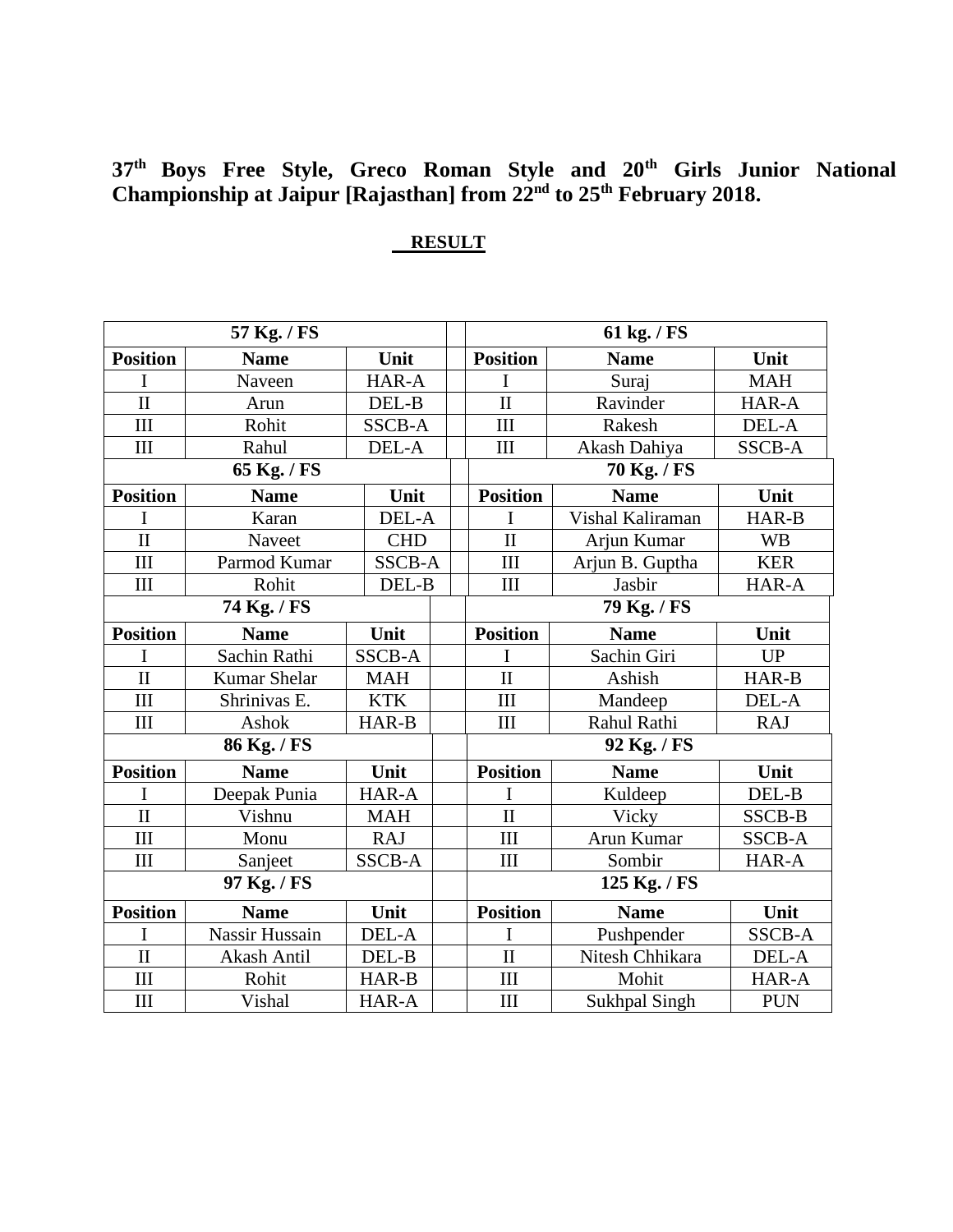#### **37th Boys Free Style, Greco Roman Style and 20th Girls Junior National Championship at Jaipur [Rajasthan] from 22nd to 25th February 2018.**

# **RESULT**

| 55 kg / GR                  |                       |               |  | 60 kg. / GR             |                 |               |  |
|-----------------------------|-----------------------|---------------|--|-------------------------|-----------------|---------------|--|
| <b>Position</b>             | <b>Name</b>           | Unit          |  | <b>Position</b>         | <b>Name</b>     | Unit          |  |
| I                           | Vijay                 | HAR-A         |  | I                       | Vijay           | <b>SSCB-A</b> |  |
| $\overline{\rm II}$         | Pradeep Kumar         | <b>SSCB-A</b> |  | $\overline{\mathbf{I}}$ | Sachin Rana     | DEL-A         |  |
| III                         | Ajay                  | DEL-A         |  | III                     | Raj Kumar       | <b>CHD</b>    |  |
| III                         | Babu                  | <b>MAH</b>    |  | III                     | Kewal Beniwal   | HAR-B         |  |
| 63 Kg. / GR                 |                       |               |  | 67 Kg. / GR             |                 |               |  |
| <b>Position</b>             | <b>Name</b>           | Unit          |  | <b>Position</b>         | <b>Name</b>     | Unit          |  |
| I                           | Sagar                 | DEL-A         |  | I                       | Ashu            | HAR-A         |  |
| $\overline{\rm II}$         | <b>Karanjot Singh</b> | <b>PUN</b>    |  | $\overline{\rm II}$     | Sourabh         | DEL-B         |  |
| III                         | Manjeet               | HAR-A         |  | III                     | Malkit Hooda    | <b>SSCB-A</b> |  |
| III                         | Jitender Yadav        | <b>UP</b>     |  | III                     | Honey Pal Singh | <b>PUN</b>    |  |
| 72 Kg. / GR                 |                       |               |  | 77 Kg. / GR             |                 |               |  |
| <b>Position</b>             | <b>Name</b>           | Unit          |  | <b>Position</b>         | <b>Name</b>     | Unit          |  |
| I                           | Kuldeep Malik         | HAR-A         |  | I                       | Sajan           | HAR-A         |  |
| $\overline{\rm II}$         | Praveen               | HAR-B         |  | $\overline{\rm II}$     | Rahul Gujjar    | <b>RAJ</b>    |  |
| III                         | Rohit                 | <b>MAH</b>    |  | III                     | Varun           | DEL-B         |  |
|                             | Chhagan Meena         | <b>RAJ</b>    |  | III                     | Amit            | HAR-B         |  |
| 82 Kg. / GR                 |                       |               |  | 87 Kg. / GR             |                 |               |  |
| <b>Position</b>             | <b>Name</b>           | Unit          |  | <b>Position</b>         | <b>Name</b>     | Unit          |  |
| I                           | Deepak                | DEL-A         |  | I                       | Sunil           | HAR-A         |  |
| $\overline{\mathbf{H}}$     | Sanjeet               | DEL-B         |  | $\overline{\mathbf{u}}$ | Sumit           | DEL-B         |  |
| III                         | Virender              | <b>SSCB-A</b> |  | III                     | Sunny           | <b>PUN</b>    |  |
| $\mathop{\rm III}\nolimits$ | Anil Malik            | HAR-B         |  | III                     | Sushant         | HAR-B         |  |
| 97 Kg. / GR                 |                       |               |  | 130 Kg. / GR            |                 |               |  |
| <b>Position</b>             | <b>Name</b>           | Unit          |  | <b>Position</b>         | <b>Name</b>     | Unit          |  |
| I                           | Viresh Kundu          | <b>UP</b>     |  | I                       | Aryan Panwar    | DEL-A         |  |
| $\overline{\rm II}$         | Deepanshu             | HAR-A         |  | $\overline{\rm II}$     | Aawesh          | HAR-A         |  |
| III                         | Shahil                | <b>SSCB-A</b> |  | III                     | Ravi            | HAR-B         |  |
| III                         | Deepak Poonia         | HAR-B         |  | III                     | Yatendra        | <b>UP</b>     |  |